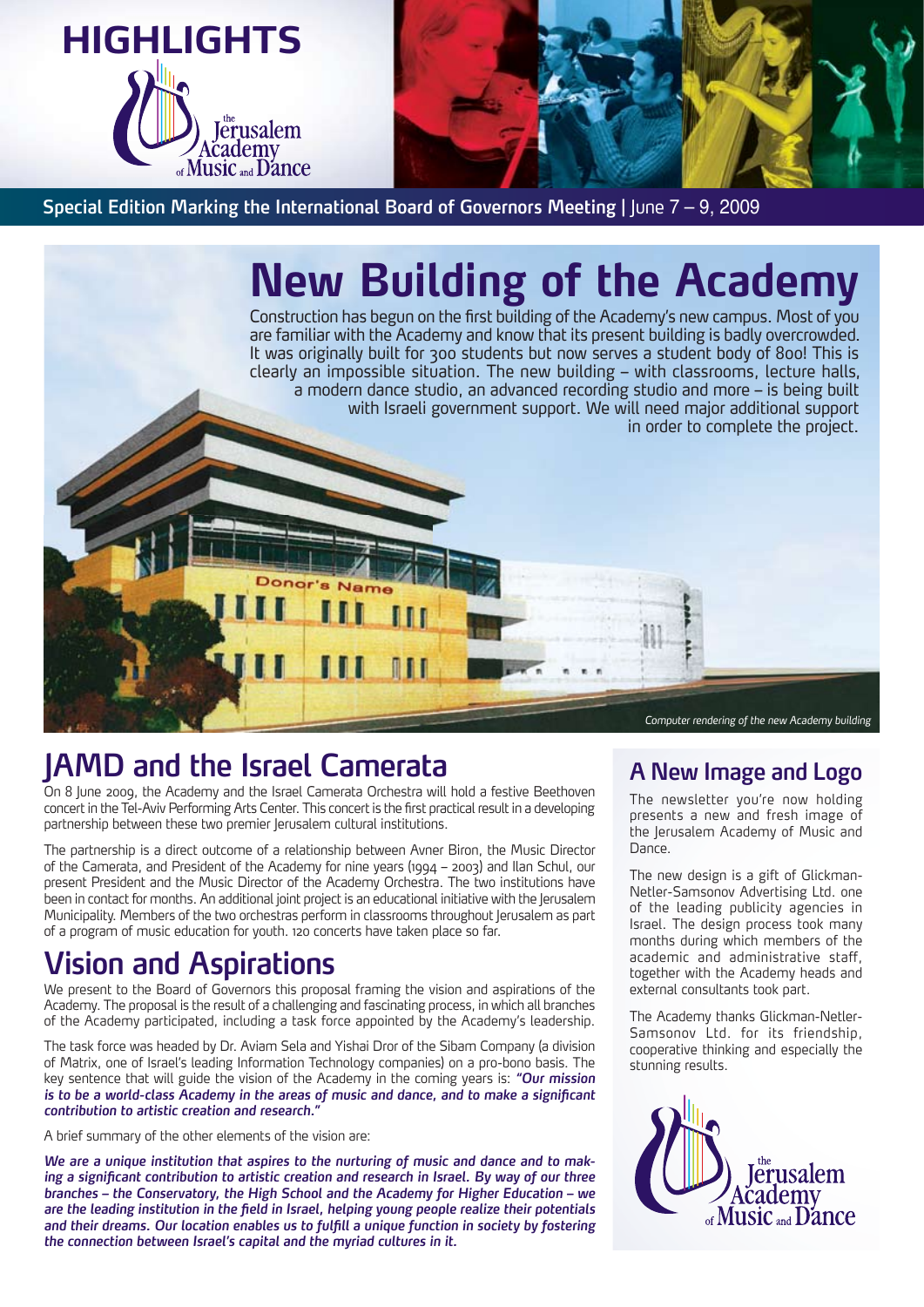## **IAMD Receives Four ACUM Awards**

The JAMD is very proud of an extraordinary achievement: 4 associates recently received ACUM (The Composers, Authors and Publishers Society of Israel) awards. Dr. Michael Wolpe, Head of the Faculty **Of Composition, Conducting And Music Education- Life Achievement award.** 

Mr. Karel Volniansky, a teacher in the Faculty of Composition, Conducting and Music Education - award for the Composition of an Anonymous Work. The award was for his "Symphony No. 1".

In addition, two of our graduates won prizes: Gilad Cohen received a prize for his new composition, Quintet for Guitar, Bass and Strings; and to Ofer Felz who received the Menachem Avidom Award for an Outstanding Musical Event for his Concerto for Cello, Chamber Ensemble and Electronic Music. The Academy wishes all the winners continuing fertile creativity.



## **Richard Wernick at the Academy**

Richard Wernick, the American composer and winner of the 1977 Pulitzer Prize for Composition, was our guest for "Project Week 2009", held by the Faculty of Composition, Conducting and Music Education and the Jazz and Cross-Disciplinary Department of the Academy.

Prof. Wernick lectured at the Academy, gave master classes and held a series of seminars on The Aesthetics. Theory and Practice of Composition. At a festive concert held in honor of his birthday, two of his recent works received their premiers in Israel. Prof. Wernick's trip was supported by the United States - Israel Educational Foundation, The Fulbright Program, and the U.S. Embassy in Israel.

#### **The Future Generation of Opera in Israel presents: Die Fledermaus**

Students of the Academy's Opera Workshop recently performed "Die Fledermaus" the most famous of the operettas of Johann Strauss II.

The students performed in the German original under the direction of David Zeba (who also prepared them musically), with string and piano accompaniment.

These students are the future opera singers of Israel. Many graduates have become Israel's leading opera stars and include Ira Bertman, Noah Briger and Denis Sedov



*"Fledermaus Die "Strauss Johann*

## **The Academy's Activities Abroad London | USA | Leipzig | Japan | Delhi and Katmandu**

#### **Musical Dialogue in London**

A musical project of the Israel Forum of the Music Institute of the University of London resulted in a festival in which composers from England and Israel took part. Representing the Academy were Prof. Zvi Avni; Dr. Michael Wolpe, who also served as Artistic Advisor; and Dr. Taiseer Elias, playing the Oud.

During the festival, seven works of Prof. Avni were performed as well as the Oud Concerto of Dr. Michael Wolpe. The festival ended with a Gala Concert conducted by Daniel Cohen at the Oueen Elizabeth Hall where two British and three Israeli works were played.

#### **The Chamber Choir Tour to the U.S.**

As part of the celebrations of Israel's 60 years of independence, our Chamber Choir went on a tour of lewish communities on the east coast of the U.S. Under Stanley Sperber's direction, the Choir performed to full houses in Philadelphia, Boston, Baltimore and New York, and was greeted with extended applause.

#### **Concert in Leipzig**

At the initiative of Mr. Amiram Zmani, a member of the Board of Governors, an agreement of cooperation was reached between the Jerusalem Academy of Music and Dance and the Hochschule für Musik und Theater "Felix Mendelssohn Bartholdy", Leipzig, with concerts in both Jerusalem and Leipzig. In Leipzig the concert marked both Shoah Remembrance Day as well as Felix Mendelssohn's 200th birthday. Mr. Dan Golan, Israel's Cultural Consul in Berlin. was present and helped fund the event.

#### **Concerts in New Delhi and in Katmandu**

president of the Academy, Yael Shimshoni, The recorder players Prof. Michael Melzer, viceteacher in the Academy and the Conservatory, Adam Cohen, student of percussion at the Academy, and Shani Cohen (Adam's wife) a master's degree graduate from the Vocal department, appeared at the Independence Day 61 celebrations in New Delhi, India and Katmandu, Nepal, organized by the Israeli Embassy in New Delhi.

The program was called "Paradise Lost and Found in Jerusalem", and was specially designed by Prof. Melzer. The program reflected the importance of multi-cultural integration and especially the need to listen to the other and to the different. The events were initiated and organized by Mrs. Sara Sofer, wife of the Israeli Ambassador in New Delhi, and was sponsored by the Foreign Ministry.

#### **The Academy Goes to Japan**

The Ankor Choir has been invited to Japan by "Beit Shalom - Japan" for the second time. They will give a series of concert performances in the capital Tokyo, Kyoto, Hiroshima, and other .cities

The Ankor Choir was established in 1983 and, under its conductor Dafna Ben-Yochanan, now

numbers 50 singers ages 11-18. The members of the "Beit Shalom Association" (House of Peace) - officially known as the Israel-Iapan Friendship Society - visit Israel regularly and pray for the peace of lerusalem.

Centers of "Beit Shalom" are found all over lapan. They host Israeli visitors and have established a Holocaust Education Center near Hiroshima for the teaching of the Shoah.



Academy representatives at a performance in India



The Chamber Choir at a concert in Manhattan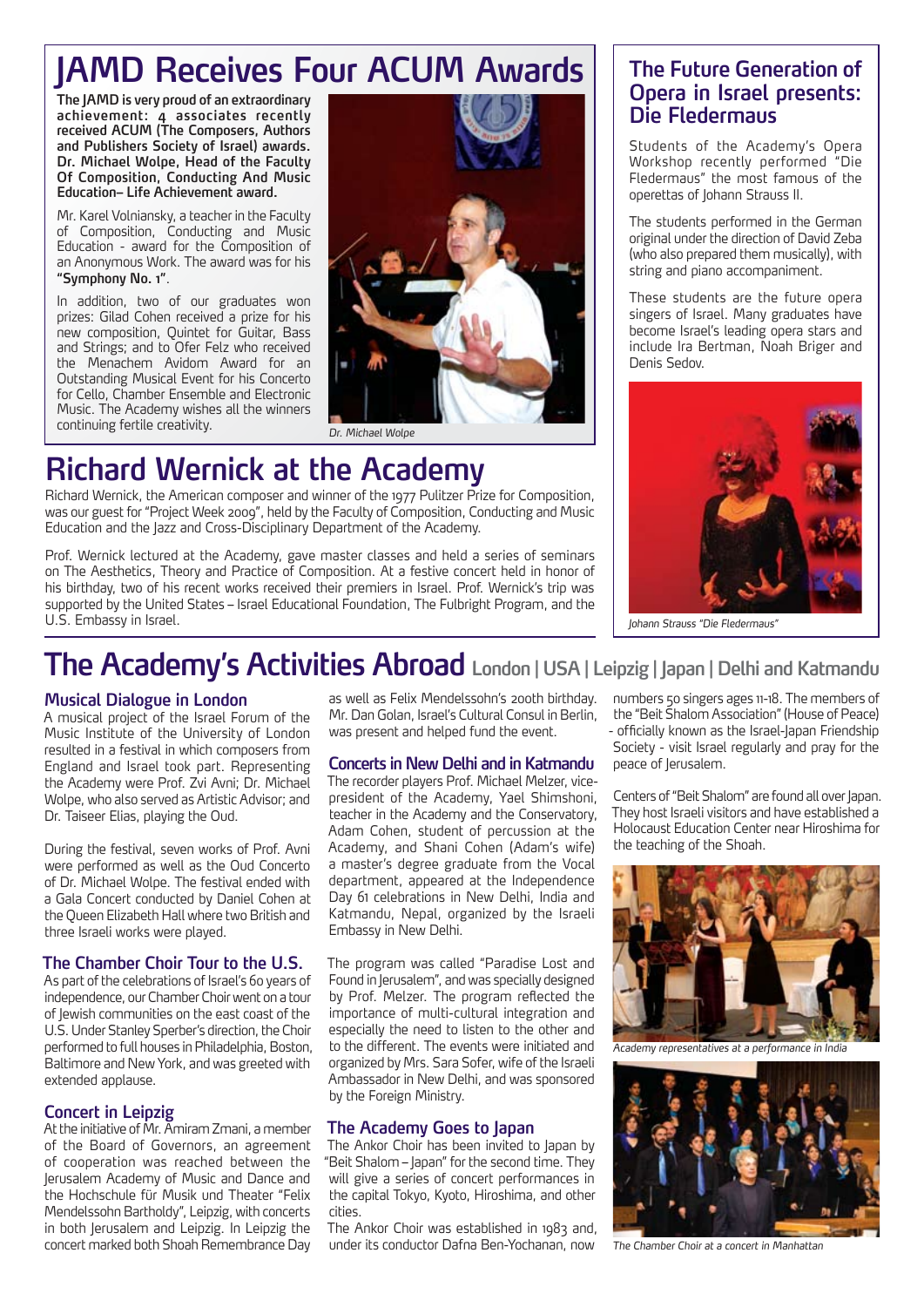#### **Appointments and Best Wishes**

To Ms. Leah Agmon on her appointment as Director of the Conservatory.

To Yair Vardi upon receiving a knighthood of the French Chevalier des Arts et Lettres.

To the composer Prof. Yinam Leef upon his appointment as Dean of The Faculty of Composition, Conducting and Music Education.

A special congratulations to **Chairman of the** Board of Governors, Mr. Younes Nazarian, upon receiving the honor of lighting a torch at the Torch Lighting Ceremony on Mt. Herzl marking Israel's 61-st Independence Day.

## **Resource Development**

**We've dramatically expanded our Resource** Development activities. Here are some of the events:

We held a promotional evening dedicated to the highly talented students of our high school. Thanks to Ruthi and Miki Bavli at whose home the benefit took place, and to Tzili and Dani Naveh, the heads of the Friends of the Academy Association, who were joined by high school staff and students.

Another benefit evening for the Academy was held at the home of Bosmat and Yoav Chelouche in Ramat Hasharon. Many thanks to all of them.

#### **Events in Los Angeles and New York**

Two events, geared toward building the Academy's image, brought together impressive crowds of people. Heartfelt thanks to Soraya and Younes Nazarian of Los Angeles who graciously opened their doors and to Shula Nazarian who organized the evening.

A special thanks goes to Nancy Spielberg and Shimon Katz who organized the wonderful evening in New York attended by more than 300 people, as well as Israel's Consul General and Prof. Gabriela Shalev, Israel Ambassador the **United Nations** 



Certifcates of Gratitude are given to Ms. Nancy Spielberg and Mr. Shimon Katz by Advocate Yair Green

#### **Scholarship Program for the Peripherv**

Over the past year we placed a particular emphasis on a scholarship program for students from peripheral areas of Israel. We collected over a quarter of a million shekalim for this program alone. Some of the individuals and institutions supporting the program – such as the Nachi Danker's IDB Fund and Bezeq – have already announced their commitments for an additional year.

We've also launched a unique pilot program this year of music education in the periphery together with Cellcom in their "Cellcom Volume" centers. If successful, the program will be ongoing in the coming years.

#### **Jewish Music Special Evening**

In working toward our dream of creating a unique center for Jewish music. Heartfelt thanks to Louise and Nisan Khakshouri who opened their doors to a wonderful evening.

# **Events π≤∞∞∏ ≠ ≤∞∞**

**Britten's War Requiem** – Without a doubt was the year's high point. Before a sellout crowd of 1500 in the Tel-Aviv Performing Arts Center, our students, together with dozens of students from leading European Academies, performed the War Requiem of Benjamin Britten.

The performance was broadcast by French television's "Mezzo" bringing this message of peace to all of Europe. The event allowed us to raise considerable scholarship support for students from peripheral areas. The late Maestro Mendi Rodan conducted the orchestra and Prof. Ilan Schul conducted the Academy Chamber Orchestra. Stanley Sperber and Dafna Ben-Yohanan prepared the Chamber and Ankor Children's Choirs.



Britten's "War Requiem" conducted by Maestro Prof. Mendi Rodan, Z'L

**Tribute to Dani Gottfried –** An emotion filled Farewell Tribute to Dani Gottfried took place that included Israel's top musicians. In a packed auditorium, JAMD again showed its uniqueness as an institution supporting a wide variety of musical styles, and the event was widely praised.

**Saxophone Festival** – We organized the First Saxophone Festival in Israel during Chol  $Ha'Moed$  Sukkot (the intermediate days of the Festival of Tabernacles) to a large crowd in Zion Square in lerusalem. The Festival was the realization of Prof. Gersh Geller's personal vision and it also brought great credit to the Academy.

**Dedication of the Aldwell Center at the Conservatory –** This was an exceptional and emotion-laden event. It was attended by four distinguished guests: Ms. Jean May Aldwell, Prof. Carl Schachter of the Julliard and Mannes Schools of Music, Maestro Murray Perahia, who was awarded the Honorary Presidency of the Center and his wife Naomi. A special thank you must be given to Leah Agmon who, in a very short time and with high quality results, is transforming the Center into an important and prestigious institution.



Advocate Yair Green, Chairman of the Board of Directors (on the right), and Mr. Younes Nazarian, Chairman of the Board of Governors (left) present an Honorary Fellows Award to the Pianist, Maestro Murray Perahia